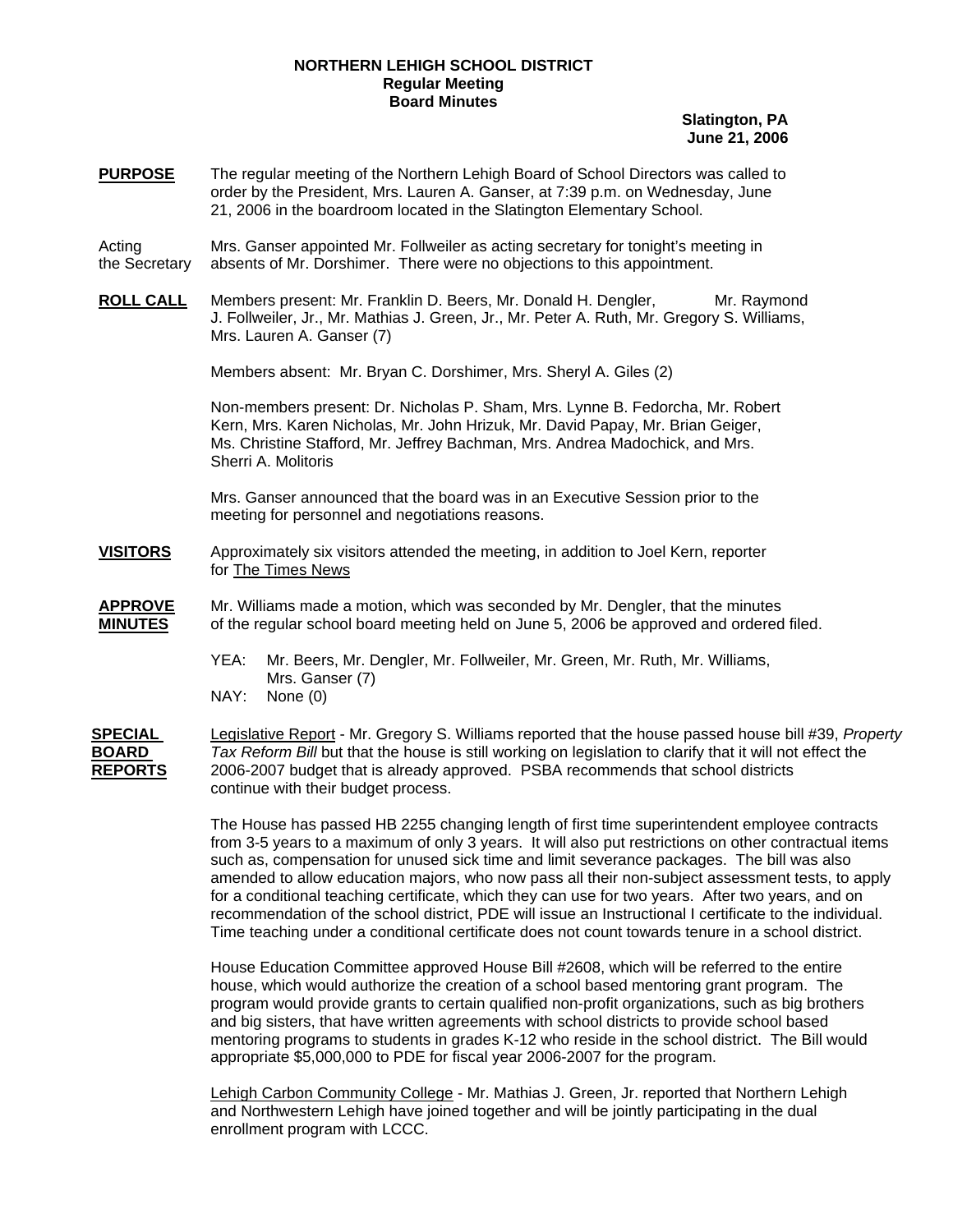Mrs. Ganser reported that she received an invitation from Don Snyder, President LCCC, to hold one of our future board meetings on the campus in Schnecksville. This will be discussed at a later time.

Committee Reports and/or Meetings

The minutes of the Special Finance Committee Meeting held on May 31, 2006 were distributed.

The minutes of the Policy/Education Committee Meeting held on June 5, 2006 were distributed.

The minutes of the Technology/Buildings and Grounds Committee Meeting held on June 7, 2006 were distributed.

The minutes of the Finance Committee Meeting held on June 14, 2006 were distributed.

 Federal and Other Programs - Mrs. Lynne B. Fedorcha reported that the board needed to take two actions on the dual enrollment grant. One is to approve the committee that will be monitoring and evaluating the grant and the second action is to approve the concurrent agreement from August 28, 2006 to June 30, 2007.

Mr. Beers made a motion, which was seconded by Mr. Follweiler, that the Board of Education approve the committee for the dual enrollment grant.

 YEA: Mr. Beers, Mr. Dengler, Mr. Follweiler, Mr. Green, Mr. Ruth, Mr. Williams, Mrs. Ganser (7)

NAY: None (0)

Mr. Beers made a motion, which was seconded by Mr. Follweiler, that the Board of Education approve the concurrent agreement for the dual enrollment grant.

 YEA: Mr. Beers, Mr. Dengler, Mr. Follweiler, Mr. Green, Mr. Ruth, Mr. Williams, Mrs. Ganser (7)

NAY: None (0)

 The requested amount of the grant is \$31,700 and it will be used to reimburse our students for tuition and for text books of courses being taken.

Mrs. Fedorcha also handed out information on the flex days that were offered the last four days of school. She also distributed the minutes from the June 5 Title I meeting.

Superintendent's Report - Dr. Nicholas P. Sham, Sr.

Dr. Sham reported that this meeting is the final meeting that Mr. Brian Geiger will be at as an administrator of the school district. Dr. Sham thanked Mr. Geiger for his years of service to the school district, as well as, many other organizations in Northern Lehigh.

The board was asked if they wanted a special meeting in July for hiring of an assistant principal in the high school. It was decided that hiring at the first board meeting in August would be adequate.

Expulsion hearing is scheduled for August  $16<sup>th</sup>$  at 6:00 and therefore the Community Relations Committee Meeting scheduled for that night will need to be canceled.

Dr. Sham reported that CAPE contacted him about a school district in New Jersey that would like to distance learn in our intro to psychology class. He had CAPE contact Mr. Anderson at the high school.

Career Linking Academy is being offered this week to 58 of our students. Dr. Sham has attended the academy this week, as well as, Mr. Kern and Mr. Bertolino.

Dr. Sham reported on a newspaper article about Dr. Columba visiting Mrs. Overholt's Kindergarten Class to teach a math lesson on how to construct a triangle using the geo board. This is a result of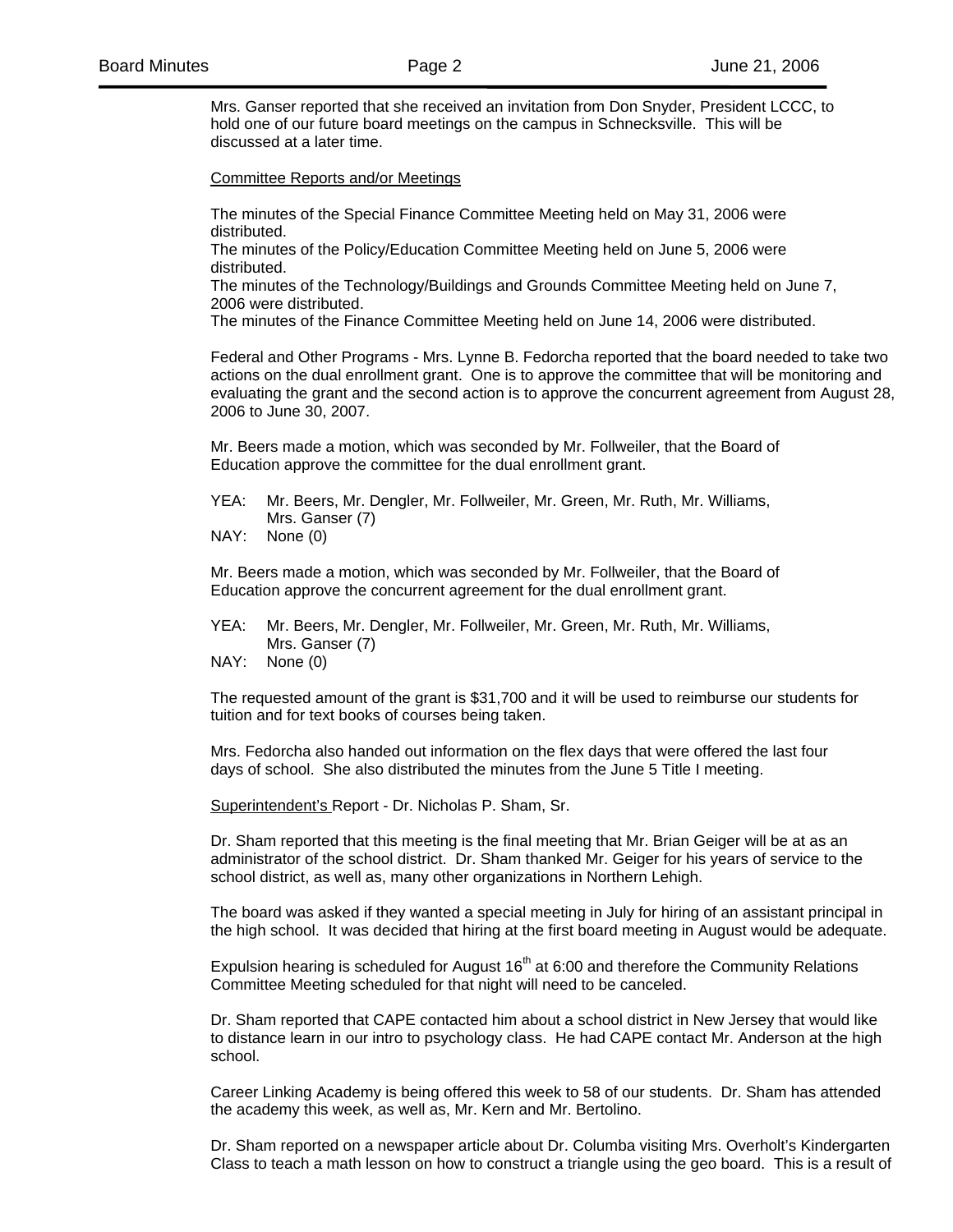|                                                     | full day kindergarten and what is being taught to these students. Mrs. Overholt talked about her<br>experience that day and that Dr. Columbia is planning on returning again next year.                                                                                                                                       |                                    |                      |                  |                                                                                                                                                                                                                                                                                                        |  |
|-----------------------------------------------------|-------------------------------------------------------------------------------------------------------------------------------------------------------------------------------------------------------------------------------------------------------------------------------------------------------------------------------|------------------------------------|----------------------|------------------|--------------------------------------------------------------------------------------------------------------------------------------------------------------------------------------------------------------------------------------------------------------------------------------------------------|--|
|                                                     |                                                                                                                                                                                                                                                                                                                               | the first board meeting in August. |                      |                  | The board was given an organizational chart of the school district. Dr. Sham reviewed this chart<br>with the board. The board was then told that this document is a working document and that they<br>should review it, make any suggestions for change, and, it would be brought back for approval at |  |
| <b>PERSONNEL</b>                                    | Mr. Williams made a motion, which was seconded by Mr. Beers, that the Board of Education<br>approves the following personnel items:                                                                                                                                                                                           |                                    |                      |                  |                                                                                                                                                                                                                                                                                                        |  |
| Administrative<br>Transfer                          | John Fidelibus<br>High School Assistant Principal<br>From:<br>Transition High School/Middle School Assistant Principal, replacing<br>To:<br>Robert Kern<br>July 1, 2006<br>Effective:<br>\$70,000* (no change in salary)<br>Salary:<br>*Last year's rates will apply until a new Administrator Compensation Plan is approved. |                                    |                      |                  |                                                                                                                                                                                                                                                                                                        |  |
| Appointment                                         | Tammy L. Patterson* **<br>Assignment:<br>Special Education Aide - Slatington Elementary<br>Replacing Elvin Schlegel, who resigned<br>\$9.59 Per Hour / 6 1/2 Hours Per Day / 5 Days Per Week<br>Salary:<br>Effective Date: September 5, 2006<br>*60-Day Probationary Period<br>** Pending Clearances                          |                                    |                      |                  |                                                                                                                                                                                                                                                                                                        |  |
| Resignation/<br>Retirement -<br>Kathy<br>Leadbetter | Accept the resignation of Kathy Leadbetter from her position as Special Education Learning<br>Support Aide in the Senior High School effective the end of the day on June 9, 2006.                                                                                                                                            |                                    |                      |                  |                                                                                                                                                                                                                                                                                                        |  |
| Carol<br>Dorward                                    | Accept the resignation of Carol Dorward from her position as Business Education/Keyboarding<br>teacher in the Northern Lehigh Middle School, effective the end of the day on June 16, 2006,<br>at which time she will begin her retirement from Northern Lehigh School District after 31 years<br>of service.                 |                                    |                      |                  |                                                                                                                                                                                                                                                                                                        |  |
| Jessica<br>Claycomb                                 | Accept the resignation of Jessica Claycomb from her position as Family & Consumer Science<br>teacher in the Senior High School effective the end of the day on June 16, 2006.                                                                                                                                                 |                                    |                      |                  |                                                                                                                                                                                                                                                                                                        |  |
| Cindy<br>Petruska                                   | Accept the resignation of Cindy Petruska as volunteer Dance Team Advisor for the Senior<br>High School and Middle School effective the end of the 2005-2006 school year.                                                                                                                                                      |                                    |                      |                  |                                                                                                                                                                                                                                                                                                        |  |
| Co-Curricular                                       |                                                                                                                                                                                                                                                                                                                               | Assistant Girls Basketball Coach   | <b>Scott Gerould</b> |                  | \$4,168.66*                                                                                                                                                                                                                                                                                            |  |
| Appoints                                            | *Last year's rates will apply until a new Collective Bargaining Agreement is approved.                                                                                                                                                                                                                                        |                                    |                      |                  |                                                                                                                                                                                                                                                                                                        |  |
| Volunteer<br>Appointment                            | Approve the following list of people as Dance Team Advisors for the Senior High School and<br>Middle School for the 2006-2007 school year:                                                                                                                                                                                    |                                    |                      |                  |                                                                                                                                                                                                                                                                                                        |  |
|                                                     | Dianna Hoch *                                                                                                                                                                                                                                                                                                                 | Amanda Heller*                     |                      | Patrice Arnold * |                                                                                                                                                                                                                                                                                                        |  |
|                                                     | <i>*Pending Clearances</i>                                                                                                                                                                                                                                                                                                    |                                    |                      |                  |                                                                                                                                                                                                                                                                                                        |  |
| Consulting<br>Services -<br><b>Brian Geiger</b>     | Approve to contract with Brian Geiger for consultative services, effective August 4, 2006, at a<br>fee of \$50.00 per hour, not to exceed 25 hours.                                                                                                                                                                           |                                    |                      |                  |                                                                                                                                                                                                                                                                                                        |  |
| Administrative<br>Merit In-                         | Approve merit increases for school administrators, as recommended by the Superintendent,<br>for the 2005-2006 school year, to concur with the current Act 93 Administrative Compensation                                                                                                                                      |                                    |                      |                  |                                                                                                                                                                                                                                                                                                        |  |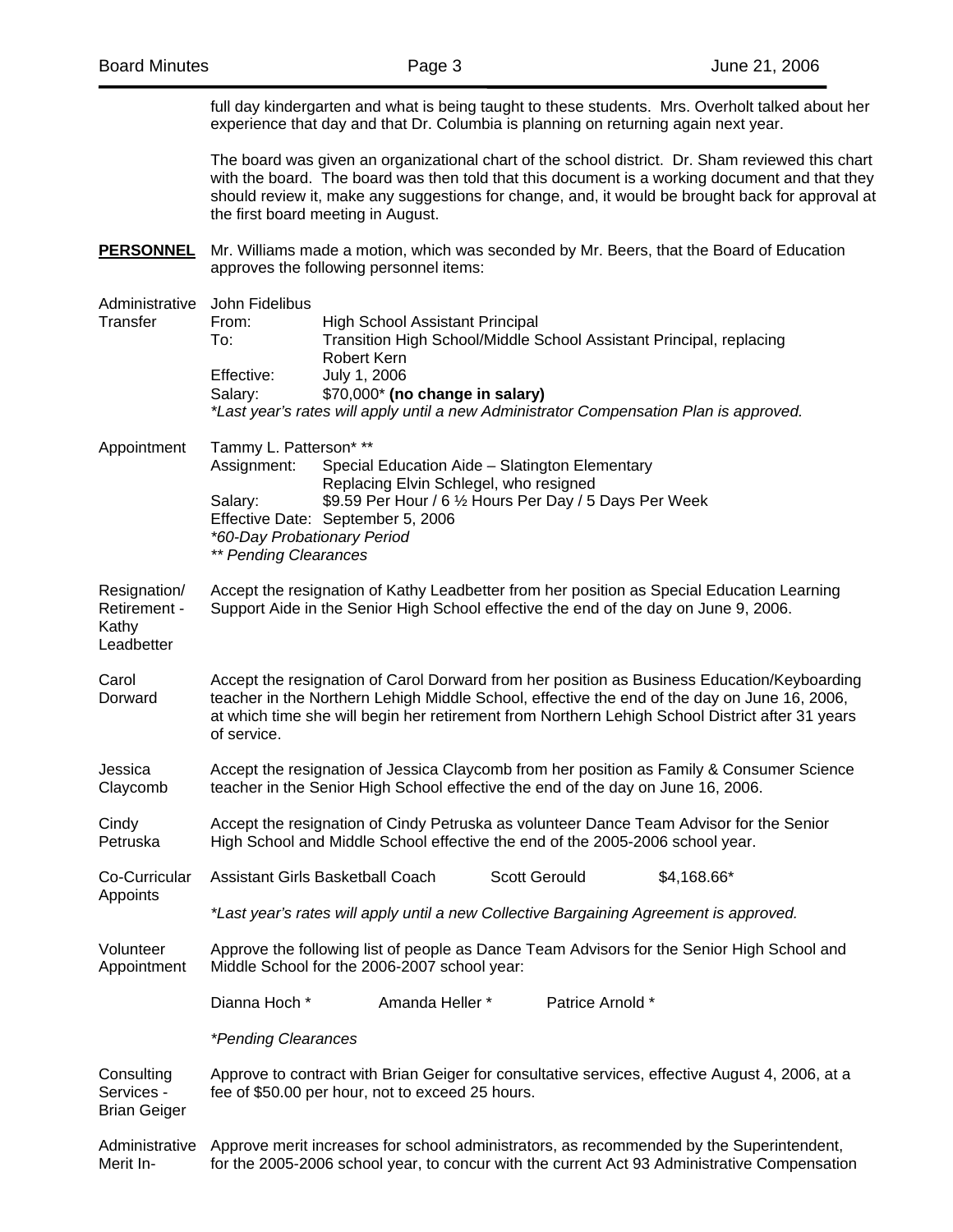| Creases                               | plan.                                                                                                                                                                                           |                                                                                                                                                                                                 |  |  |
|---------------------------------------|-------------------------------------------------------------------------------------------------------------------------------------------------------------------------------------------------|-------------------------------------------------------------------------------------------------------------------------------------------------------------------------------------------------|--|--|
| Instructional<br>Appointments         | Abby Bloss<br>Assignment:<br>High School Mathematics Teacher, replacing<br>Bryan Geist who was hired as Athletic Director                                                                       |                                                                                                                                                                                                 |  |  |
|                                       | Effective:<br>Salary:                                                                                                                                                                           | August 23, 2006<br>\$38,000* (Step 1 Bachelors on the 2005-2006 CBA Salary Schedule)                                                                                                            |  |  |
|                                       | Joe Tout<br>Assignment:                                                                                                                                                                         | High School Social Studies Teacher, replacing<br>James Tkach who retired                                                                                                                        |  |  |
|                                       | Effective:<br>Salary:                                                                                                                                                                           | August 23, 2006<br>\$38,600* (Step 4 Bachelors on the 2005-2006 CBA Salary Schedule)                                                                                                            |  |  |
| TVR<br>Instructional<br>Appointment   | Mary Theresa Horvat<br>Assignment:                                                                                                                                                              | Temporary Vacancy Replacement Teacher, Middle<br>School Mathematics, replacing Theresa Kokinda who<br>was granted an unpaid childrearing leave of absence<br>for the 2006-2007 school year      |  |  |
|                                       | Effective:                                                                                                                                                                                      | August 23, 2006                                                                                                                                                                                 |  |  |
|                                       | Termination<br>Date:<br>Salary:                                                                                                                                                                 | End of the 2006-2007 School Year<br>\$38,000* (Step 1 Bachelors on the 2005-2006 CBA Salary Schedule)<br>*Last year's rates will apply until a new Collective Bargaining Agreement is approved. |  |  |
|                                       |                                                                                                                                                                                                 |                                                                                                                                                                                                 |  |  |
| Non-<br>Instructional<br>Appointments | Stephan D. Haas<br>Assignment:<br>Effective:<br>Salary:                                                                                                                                         | Computer Technician - New Position in the 2006-2007 budget<br>July 1, 2006<br>\$21,824.00                                                                                                       |  |  |
| Temporary<br>Clerical<br>Appointment  | Authorize the administration to hire a temporary clerical assistant for the<br>business office at an hourly rate not to exceed \$11.13.                                                         |                                                                                                                                                                                                 |  |  |
| <b>PUBLIC</b>                         | Joel Kern - Times News asked what was on the addendum item H2. Mrs. Ganser reported that                                                                                                        |                                                                                                                                                                                                 |  |  |
| <b>COMMENT</b>                        | it<br>was the hiring of a temporary clerical assistant for the business office at an hourly rate not to<br>exceed \$11.13.                                                                      |                                                                                                                                                                                                 |  |  |
|                                       | Mr. Beers, Mr. Dengler, Mr. Follweiler, Mr. Green, Mr. Ruth, Mr. Williams,<br>YEA:<br>Mrs. Ganser (7)<br>NAY:<br>None $(0)$                                                                     |                                                                                                                                                                                                 |  |  |
|                                       |                                                                                                                                                                                                 |                                                                                                                                                                                                 |  |  |
| <b>CONFERE-</b><br><u>NCES</u>        | Mr. Green made a motion, which was seconded by Mr. Williams, that the Board of Education<br>approves the following conferences:                                                                 |                                                                                                                                                                                                 |  |  |
|                                       | Kim Wagner - Asperger's Syndrome: What Is It? - Sponsored by CLIU #21 - Schnecksville,<br>PA - Registration: \$125.00 - Funding: IDEA                                                           |                                                                                                                                                                                                 |  |  |
|                                       | Amy Zeiser - Asperger's Syndrome: What Is It? - Sponsored by CLIU #21 - Schnecksville,<br>PA - Registration: \$125.00 - Funding: IDEA                                                           |                                                                                                                                                                                                 |  |  |
|                                       | Lynn Haab - Asperger's Syndrome: What Is It? - Sponsored by CLIU #21 - Schnecksville,<br>PA - Registration: \$125.00 - Funding: IDEA                                                            |                                                                                                                                                                                                 |  |  |
|                                       | Jane Kutney – Helping Struggling Writers – Strategies for Teachers – Sponsored by CLIU<br>#21 - Schnecksville, PA - Registration: \$125.00 - Funding: Curriculum & Instruction<br><b>Budget</b> |                                                                                                                                                                                                 |  |  |
|                                       |                                                                                                                                                                                                 | Susan Heil - Helping Struggling Writers - Strategies for Teachers - Sponsored by CLIU                                                                                                           |  |  |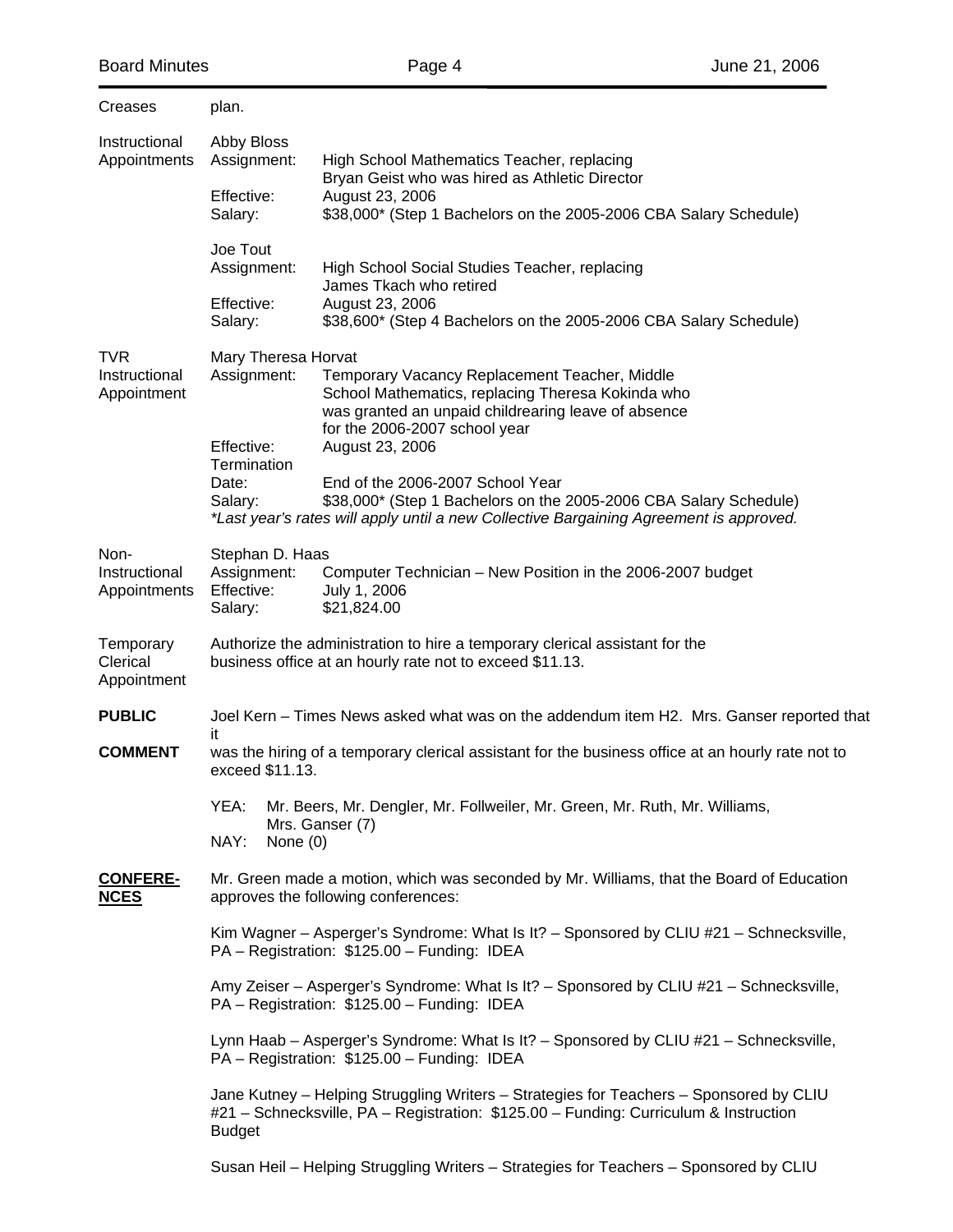|                                                                    | #21 - Schnecksville, PA - Registration: \$125.00 - Funding: Curriculum and Instruction<br><b>Budget</b>                                                                                                                                                                                                                                                    |  |  |  |  |
|--------------------------------------------------------------------|------------------------------------------------------------------------------------------------------------------------------------------------------------------------------------------------------------------------------------------------------------------------------------------------------------------------------------------------------------|--|--|--|--|
|                                                                    | Amy Zeiser - Wilson Reading System Overview - Sponsored by Reading Nancy Ruhmel -<br>June 26 & 27 - Allentown, PA - Registration: \$275.00 - Funding: IDEA                                                                                                                                                                                                 |  |  |  |  |
|                                                                    | David Oertner - Nanotechnology in the Secondary Classroom - Sponsored by PA<br>Nanofabrication Technology Partnership and Penn State University - July 31, August 1 & 2 -<br>University Park, PA - Registration: \$0, Travel: \$100, Meals: \$90, Lodging: \$345, Total<br>Cost Approximately: \$535 - Funding: High School Professional Development Funds |  |  |  |  |
|                                                                    | Linda Marcincin - Leadership Immersion Institute - Sponsored by National Association of<br>Elementary School Principals - July 10-12 - Philadelphia, PA - Registration: \$750, Travel:<br>\$51.74, Meals: \$90, Lodging: \$439.72, Total Cost: \$1,331,46 - Funding: 2006-2007<br>Slatington Elementary Principal Staff Development Account                |  |  |  |  |
|                                                                    | YEA:<br>Mr. Beers, Mr. Dengler, Mr. Follweiler, Mr. Green, Mr. Ruth, Mr. Williams,<br>Mrs. Ganser (7)<br>NAY:<br>None (0)                                                                                                                                                                                                                                  |  |  |  |  |
| <b>POLICY</b>                                                      | Mr. Green made a motion, which was seconded by Mr. Beers, that the Board of Education<br>approves the following items listed under Policy:                                                                                                                                                                                                                 |  |  |  |  |
| <b>Board Policy</b><br>Second<br>Reading                           | Approved to adopt new school board policy #246, Pupils, Student Wellness, as amended<br>after second reading.                                                                                                                                                                                                                                              |  |  |  |  |
| <b>Board Policy</b><br>First<br>Reading                            | Approve revisions to existing school board policy #323, Administrative Employees, Tobacco<br>Use, as presented after first reading.                                                                                                                                                                                                                        |  |  |  |  |
|                                                                    | Approve revisions to existing school board policy #423, Professional Employees, Tobacco<br>Use, as presented after first reading.                                                                                                                                                                                                                          |  |  |  |  |
|                                                                    | Approve revisions to existing school board policy #523, Non-Professional Employees,<br>Tobacco Use, as presented after first reading.                                                                                                                                                                                                                      |  |  |  |  |
|                                                                    | Approve revisions to existing school board policy #127, Programs, Assessment of Educational<br>Program, as presented after first reading.                                                                                                                                                                                                                  |  |  |  |  |
|                                                                    | Approve revisions to existing school board policy #130, Programs, Homework, as presented<br>after first reading.                                                                                                                                                                                                                                           |  |  |  |  |
| Increase<br>School Lunch<br>Prices                                 | Approve the recommendation of the administration that, effective September 5, 2006, school lunch<br>prices be increased as follows:                                                                                                                                                                                                                        |  |  |  |  |
|                                                                    | Elementary School Lunch - from \$1.60 to \$1.95<br>Middle School & High School Lunch - from \$1.65 to \$1.95<br>Elementary Breakfast - from \$.70 to \$.75<br>Adult Lunch - From \$2.65 to \$3.50                                                                                                                                                          |  |  |  |  |
| <b>State Audit</b><br>Corrective<br><b>Action Plan</b><br>Response | Approve the Corrective Action Plan Response to the Fiscal Year End State Audit for 2001,<br>2002, 2003, and 2004. (attachment)                                                                                                                                                                                                                             |  |  |  |  |
| Agreement of<br>Sponsorship                                        | Approve the Agreement of Sponsorship To Attend Another Pennsylvania Community College<br>for Sara Anne Freed, in accordance with the guidelines established under Policy #912.<br>Beginning in the Fall of 2006 she will be a fulltime student at Northampton County Community                                                                             |  |  |  |  |

College to pursue her course of study as a Dental Hygienist.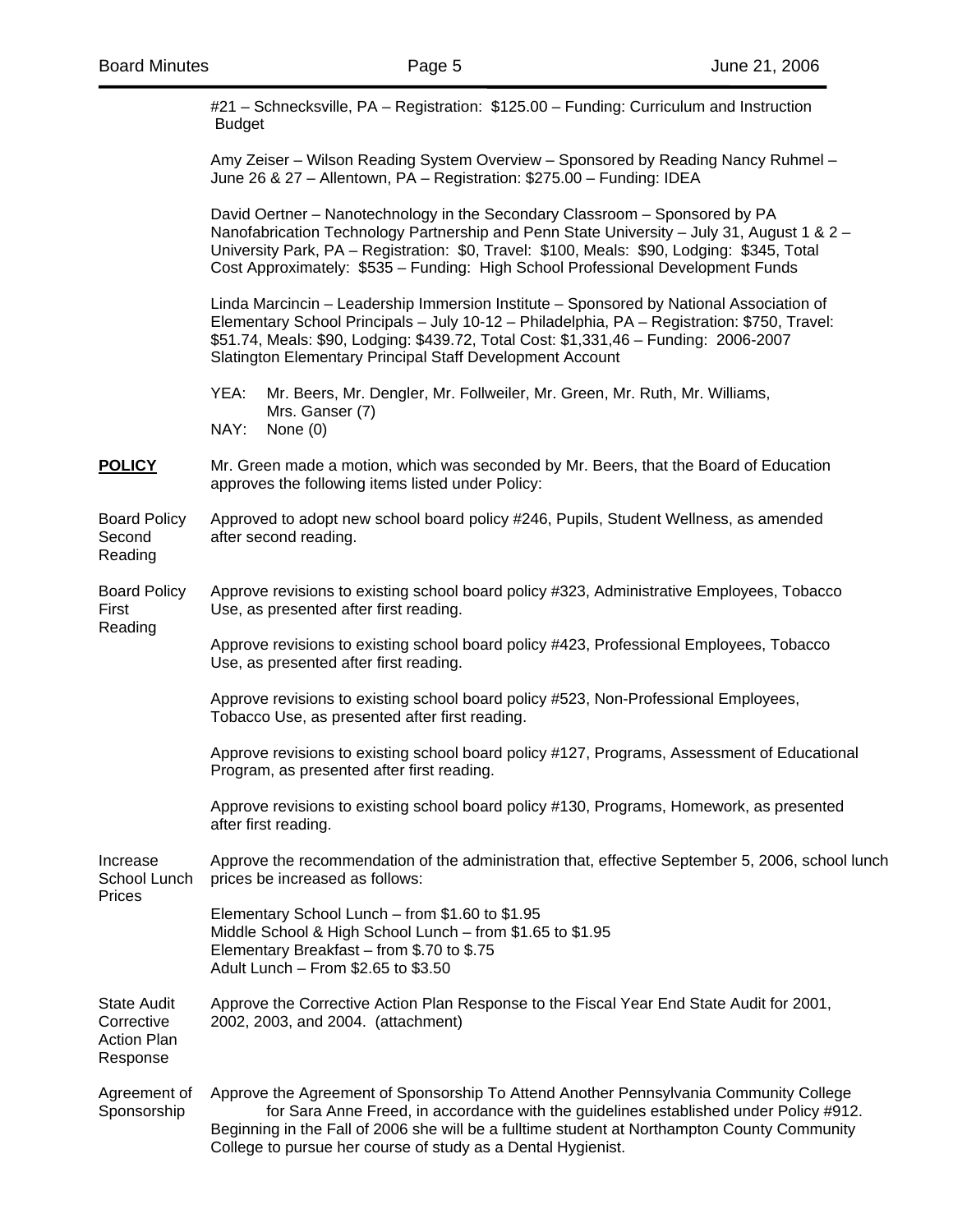| Close<br>Scholarship<br>Account                                               | Approve the request of the senior high school to close the Melissa Chilcoat Memorial<br>Scholarship Account in accordance with the Student Activities Account guidelines. The<br>account balance is \$88.74 and it is recommended that the funds be transferred to the<br>Scholarship Account to honor a 2006 graduate with a \$100 scholarship.                                                                                                                                                                                                                                                                                                                                                                                                                                                                                                   |  |  |  |
|-------------------------------------------------------------------------------|----------------------------------------------------------------------------------------------------------------------------------------------------------------------------------------------------------------------------------------------------------------------------------------------------------------------------------------------------------------------------------------------------------------------------------------------------------------------------------------------------------------------------------------------------------------------------------------------------------------------------------------------------------------------------------------------------------------------------------------------------------------------------------------------------------------------------------------------------|--|--|--|
|                                                                               | YEA:<br>Mr. Beers, Mr. Dengler, Mr. Follweiler, Mr. Green, Mr. Ruth, Mr. Williams,<br>Mrs. Ganser (7)<br>NAY:<br>None $(0)$                                                                                                                                                                                                                                                                                                                                                                                                                                                                                                                                                                                                                                                                                                                        |  |  |  |
| <b>CURRI-</b><br><b>CULUM</b><br><b>AND</b><br><b>INSTRUC-</b><br><b>TION</b> | Mr. Beers made a motion, which was seconded by Mr. Williams, that the Board of Education<br>approves the following items listed under Curriculum and Instruction:                                                                                                                                                                                                                                                                                                                                                                                                                                                                                                                                                                                                                                                                                  |  |  |  |
| Purchase of<br>Science<br>Books -<br>8 <sup>th</sup> Grade                    | Approve the purchase of eighth grade science textbooks, Science Explorer series 2005 by<br>Prentice Hall, to replace Merril Focus on Life Science, copyright 1985, by Glencoe, and Holt<br>Earth<br>Science, copyright 1997, by Glencoe. This completes last year's Middle School Science textbook<br>order. Texts are aligned with PA Math, RWSL, Science & Technology, and Environment &<br>Ecology Standards and supports Northern Lehigh's middle school science curriculum.<br>Specific strategies for modifying instruction are provided and content is delivered through a<br>variety of formats, including print, audio, and transparencies. Teacher resource materials<br>and ancillary resources are being provided at no charge. The total cost for all textbooks<br>levels is \$8,093.00. This is part of the 2006-07 textbook budget. |  |  |  |
| Purchase of<br>Math Books -<br><b>High School</b>                             | Approve the purchase of high school math textbooks by Prentice Hall. The two titles are<br>"Finney, Demana, Waits, Kennedy, Calculus: Graphical, Numerical, Algebraic," 3rd Edition, 2007,<br>and "Larson, Farber, Elementary Statistics: Picturing the World," 3rd Edition, 2006. These texts<br>will replace "Calculus, 4 <sup>th</sup> Ed." by Holt, 1990, and "Statistics, A First Course" by McGraw-Hill,<br>1995. Teacher resource materials and ancillary resources are being provided at no charge. The<br>total cost of these textbooks for two courses is \$15,360. This is part of the 2006-07 textbook<br>budget.<br>YEA:<br>Mr. Beers, Mr. Dengler, Mr. Follweiler, Mr. Green, Mr. Ruth, Mr. Williams,<br>Mrs. Ganser (7)                                                                                                             |  |  |  |
|                                                                               | NAY:<br>None $(0)$                                                                                                                                                                                                                                                                                                                                                                                                                                                                                                                                                                                                                                                                                                                                                                                                                                 |  |  |  |
| <u>OLD</u><br><b>BUSINESS</b>                                                 | Mr. Geiger reported that he received notification from the state that they received his grant<br>proposal for \$35,000 that he reported to the board on a few months ago.                                                                                                                                                                                                                                                                                                                                                                                                                                                                                                                                                                                                                                                                          |  |  |  |
|                                                                               | Mr. Geiger reported that they opened fuel bids today. There was only one submitted and it<br>was being rejected because it did not meet the requirements of supplying a bid bond. They<br>have no bids for diesel, unleaded gasoline or ultra low sulfur diesel. Made a call to Lehigh<br>County to see if school districts can piggy back off their bids. No response as of the time of<br>this meeting. Mr. Kaston, at the Slatington Borough, made this suggestion to Christine<br>during a discussion they were having. Mr. Geiger did report that all the tanks have been<br>filled at the old price prior to the end of this years contract.                                                                                                                                                                                                 |  |  |  |
|                                                                               | Mr. Green made a motion, which was seconded by Mr. Beers, that the Board of Education<br>grant permission to re-advertise and or piggy back with the borough for fuel purchase.                                                                                                                                                                                                                                                                                                                                                                                                                                                                                                                                                                                                                                                                    |  |  |  |
|                                                                               | YEA:<br>Mr. Beers, Mr. Dengler, Mr. Follweiler, Mr. Green, Mr. Ruth, Mr. Williams,<br>Mrs. Ganser (7)<br>None (0)<br>NAY:                                                                                                                                                                                                                                                                                                                                                                                                                                                                                                                                                                                                                                                                                                                          |  |  |  |
|                                                                               |                                                                                                                                                                                                                                                                                                                                                                                                                                                                                                                                                                                                                                                                                                                                                                                                                                                    |  |  |  |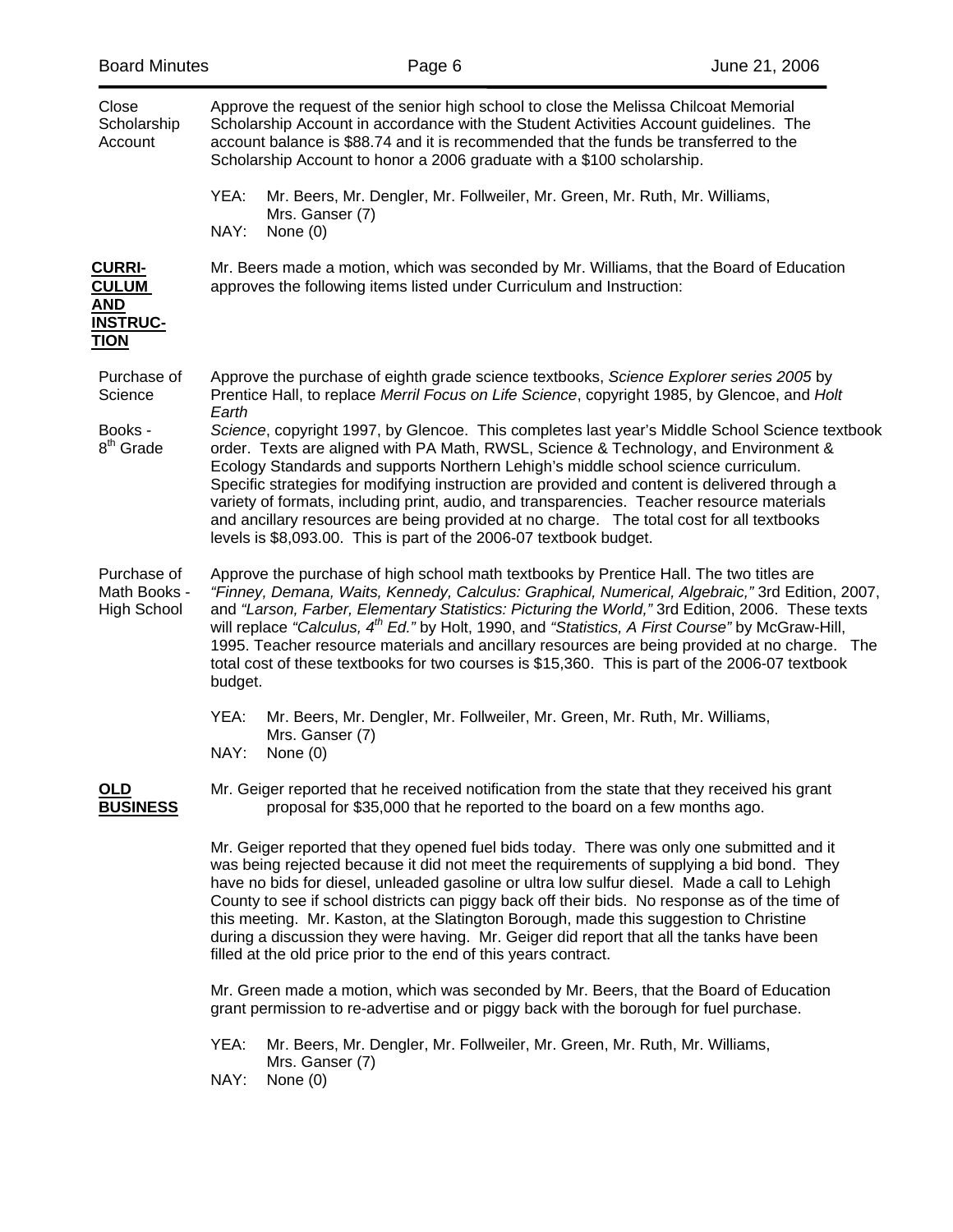**NEW** Mr. Ruth made a motion, which was seconded by Mr. Dengler, for the approval of **BUSINESS** the Northern Lehigh School District Administration Compensation Plan as presented in executive session on behalf of the negotiating team.

> Mrs. Nicholas said that she is on the negotiating team and that she has not seen this document that they wish to vote on this evening.

Mr. Ruth said that because Mr. Fidelibus was on vacation that the document was e-mailed to Mr. Kern.

Mr. Kern said that he was at the Career Linking Academy all week and that he has not been in school to check his e-mail.

Mr. Ruth reported that he told Mr. Fidelibus that nothing had changed.

Mrs. Nicholas said that if the agreement looks the same as presented last week, that as a representative of the administrative negotiating team, that the group is very disheartened by the offering. Mrs. Nicholas said that they have not seen what is being presented this evening.

Mr. Ruth said that he told Mr. Fidelibus that he would be presenting this agreement to the board this evening.

Mrs. Nicholas said Mr. Ruth stated that he would report to the board the ideas that administration shared with him and then get back to them. They also told Mr. Ruth that they would be willing to participate in executive session so they can communicate with all the board members their concerns.

Mr. Ruth said that he did present that to the board and that they were not interested in inviting administration into executive session.

Mrs. Ganser asked if the board wanted to temporarily table this until later on in the evening to allow administration time to view the document that is being presented for approval while the board continues on with the meeting.

Mr. Kern said that he doesn't understand why this needs to be ratified this evening. He suggested that it be delayed until both groups can get together and he really feels that administration needs to meet with the entire board and not just the negotiating team because they are disheartened and upset about what is on the table. He feels that what was being offered is very disrespectful to the administration staff. Mr. Kern said that is was suppose to become a meet and discuss and it did not happen.

Mr. Ruth said it became a conference call because of time restraints, vacation schedules, and that no one could meet. He bent over backwards for everyone to try to get whatever he could.

Mr. Kern said that he is talking about the whole pattern of things, not just one conference call. He asked the board to reconsider voting on this tonight and table the issue.

Mrs. Ganser said that if there were no objections they would currently table this item until right before adjournment. There were no objections.

**FINANCIAL** Mr. Beers made a motion, which was seconded by Mr. Ruth, that the Board of Education approves the following items listed under Financial:

Treasurer's Approve the Treasurer's reports for the month of April & May 2006. Report

General Fund Approve payment of General Fund bills for the months of April, May and June 2006.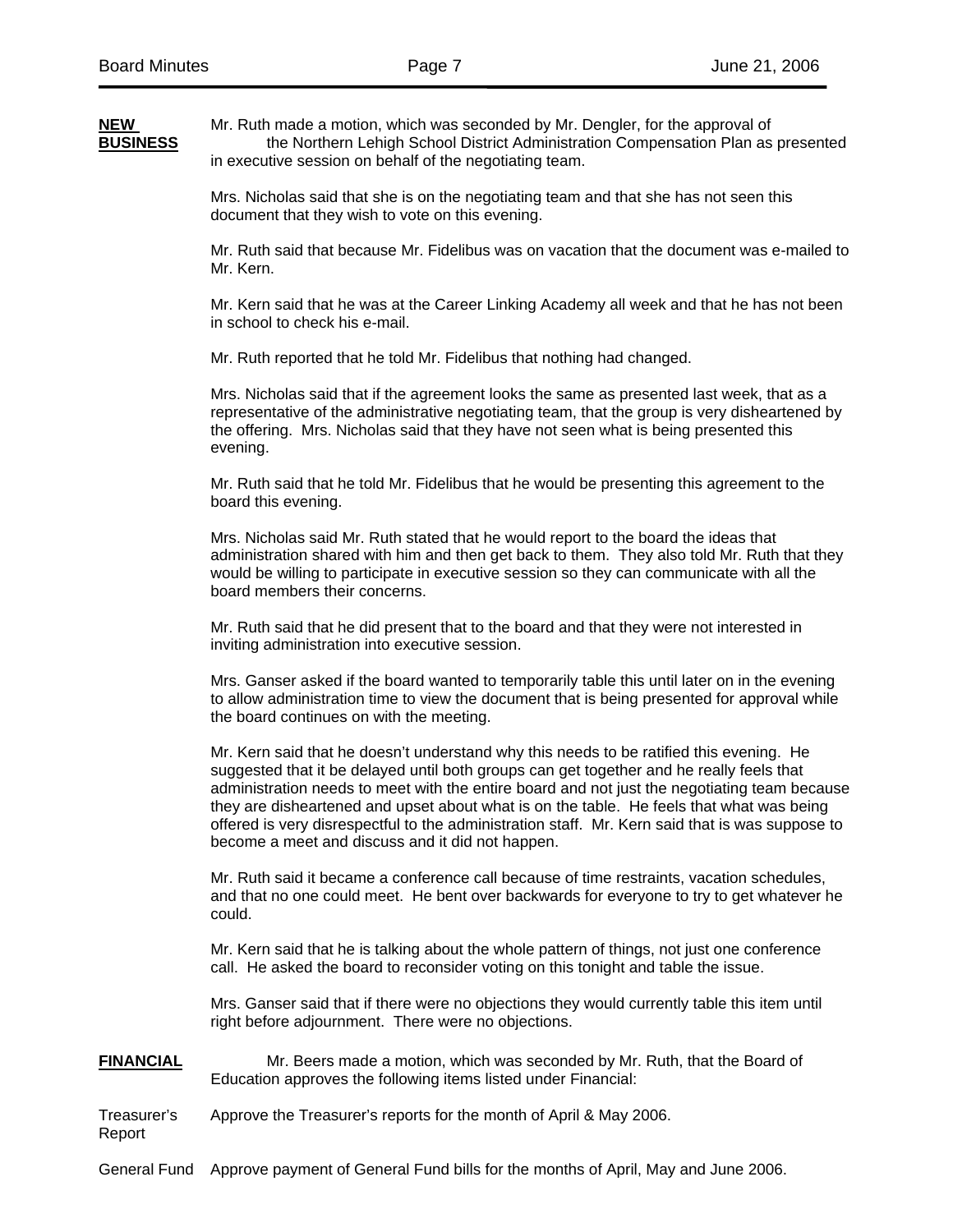| <b>Bills</b>                                              |                                                                                                                                                                                                                                                                                                                                                                                |
|-----------------------------------------------------------|--------------------------------------------------------------------------------------------------------------------------------------------------------------------------------------------------------------------------------------------------------------------------------------------------------------------------------------------------------------------------------|
| Cafeteria<br>Treasurer's<br>Report                        | Approve the Cafeteria Reports for the month of April 2006 and payment of bills for the<br>April, May and June 2006.                                                                                                                                                                                                                                                            |
| <b>Activity Acct.</b><br>Statement                        | NLMS Student Approve the Northern Lehigh Middle School Student Activities Account Fund Statement<br>for the month of April 2006.                                                                                                                                                                                                                                               |
| Activity Acct.<br><b>Statement</b>                        | NLHS Student Approve the Northern Lehigh High School Student Activities Account Fund Statement<br>for the month of May 2006.                                                                                                                                                                                                                                                   |
| <b>NLHS Student</b><br>Scholarship<br><b>Statement</b>    | Approve the Northern Lehigh High School Student Scholarship Fund Statement<br>for the month of May 2006.                                                                                                                                                                                                                                                                       |
| <b>NL Sports</b><br>Accounts<br>Financial<br>Report       | Approve the Northern Lehigh Sports Accounts Financial Report for month ended<br>May 31, 2006.                                                                                                                                                                                                                                                                                  |
| NL Refresh-<br>ment Stand<br>Financial<br>Report          | Approve the Northern Lehigh Refreshment Stand Financial Report for month<br>ended May 31, 2006.                                                                                                                                                                                                                                                                                |
| 2004AAA<br><b>Bond Const-</b><br>ruction Bill             | Approve payment of construction bills from the 2004AAA bond.                                                                                                                                                                                                                                                                                                                   |
| Student<br>Accident/<br>Athletic<br>Insurance<br>Carriers | Appoint Mid-Penn Insurance Associates as the 2006-2007 Student Accident and Athletic<br>Insurance carriers. The renewal rate is \$5,900.00, an increase of \$186.00 over last year, to<br>include all interscholastic sports, band and cheerleading. Voluntary school coverage is \$22.00<br>for the school time rate and \$88.00 for the 24-hour rate, the same as 2005-2006. |
| 2005-2006<br><b>NLSD Salary</b><br>Schedule               | Approve the 2005-2006 Northern Lehigh School District Salary Schedule as presented.<br>(attachment)                                                                                                                                                                                                                                                                            |
| <b>Budgetary</b><br><b>Transfers</b>                      | Approve budgetary transfers for the 2005-2006 fiscal year including any budgetary transfers<br>recommended by the end of year audit.                                                                                                                                                                                                                                           |
| Environmental<br>Consulting<br>Contract                   | Approve the contract with J. Miller and Sons, Inc. for environmental consulting (AHERA, Right-<br>to-Know, MSDS, and IAQ Testing) to include all buildings in the amount of \$6,725.00. This<br>reflects a \$0.00 increase over last year's fee.                                                                                                                               |
| <b>Client Service</b><br>Agreement                        | Approve Client Service Agreement with Provident Energy including Rider #2 for energy purchase<br>pending legal review by our solicitor.                                                                                                                                                                                                                                        |
| Terminate<br>EIT Office at<br><b>Borough Hall</b>         | Approve to accept the agreement between Northern Lehigh School District and Slatington<br>Borough to terminate the use of the EIT office located at 125 S. Walnut Street in Slatington.                                                                                                                                                                                        |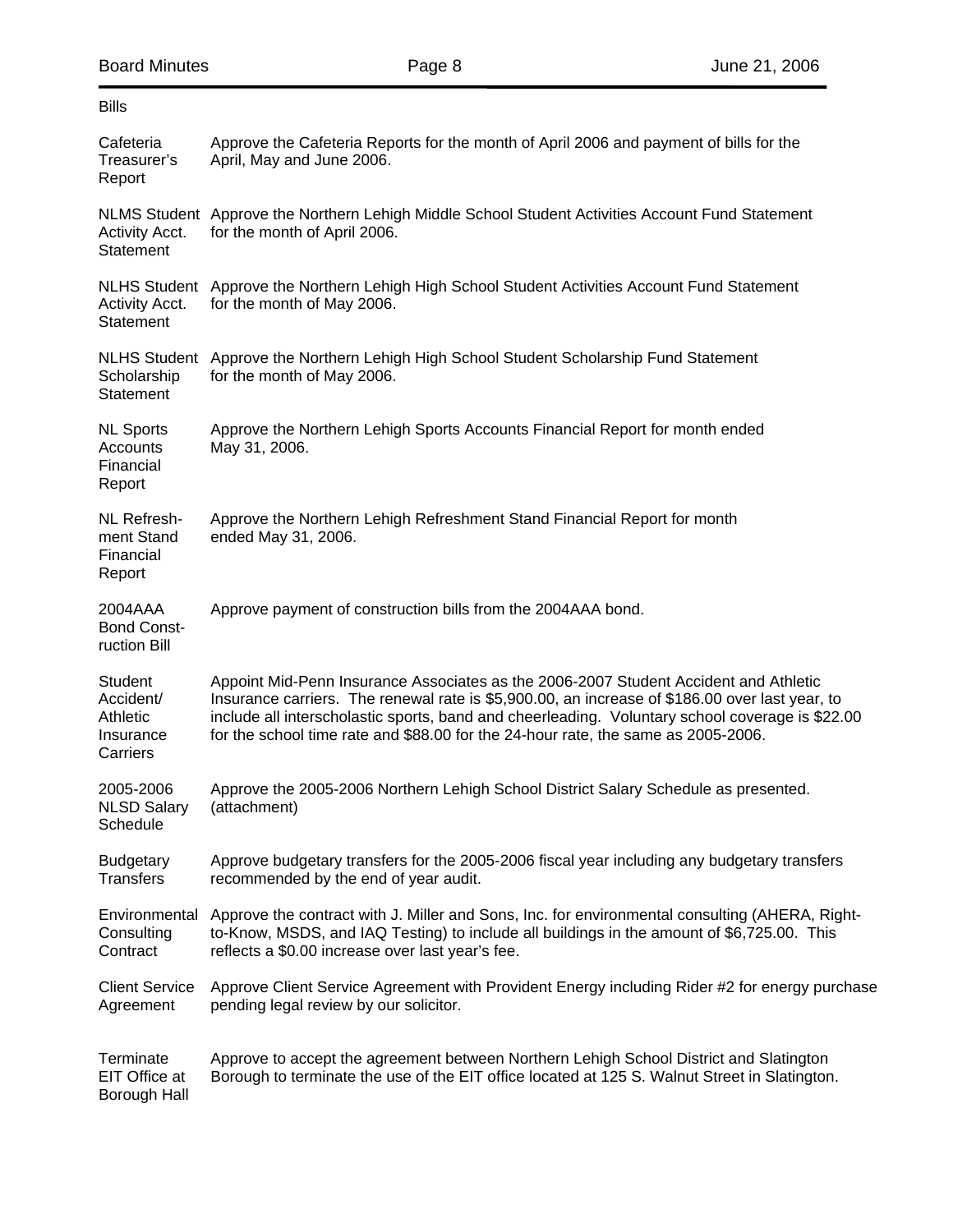| <b>Driver</b><br>Lehigh Education<br>Education     |                                                                                                                                               | Approve to authorize proper officials to ratify a contractual agreement between the Northern<br>School District and the Carbon Lehigh Intermediate Unit #21 to continue the Driver                                                                                     |                                                                                                                                                                                                                                                                   |  |  |  |
|----------------------------------------------------|-----------------------------------------------------------------------------------------------------------------------------------------------|------------------------------------------------------------------------------------------------------------------------------------------------------------------------------------------------------------------------------------------------------------------------|-------------------------------------------------------------------------------------------------------------------------------------------------------------------------------------------------------------------------------------------------------------------|--|--|--|
| Contract                                           |                                                                                                                                               | Program in our district at a cost of \$2,100, effective July 1, 2006 through June 30, 2007.                                                                                                                                                                            |                                                                                                                                                                                                                                                                   |  |  |  |
|                                                    | YEA:                                                                                                                                          | Mr. Beers, Mr. Dengler, Mr. Follweiler, Mr. Green, Mr. Ruth, Mr. Williams,<br>Mrs. Ganser (7)                                                                                                                                                                          |                                                                                                                                                                                                                                                                   |  |  |  |
|                                                    | NAY:                                                                                                                                          | None (0)                                                                                                                                                                                                                                                               |                                                                                                                                                                                                                                                                   |  |  |  |
| <b>LEGAL</b>                                       |                                                                                                                                               |                                                                                                                                                                                                                                                                        |                                                                                                                                                                                                                                                                   |  |  |  |
| <b>CORR-</b><br><b>ESPON-</b>                      | Mrs. Ganser said that she received another anonymous letter and that she can not<br>respond because she does not know who the letter is from. |                                                                                                                                                                                                                                                                        |                                                                                                                                                                                                                                                                   |  |  |  |
| <b>DENCE</b>                                       |                                                                                                                                               | Mr. Williams said that he likes hearing from the public. He says it is disappointing to read a 5<br>page letter that he can not respond to and give them his thoughts because he doesn't know<br>who wrote it.                                                         |                                                                                                                                                                                                                                                                   |  |  |  |
| <b>INFOR-</b><br><b>MATION</b>                     | Mrs. Ganser informed the Board of Education about donations received in the 2005-2006 school year<br>as listed:                               |                                                                                                                                                                                                                                                                        |                                                                                                                                                                                                                                                                   |  |  |  |
| Ag Fair<br>Donation                                | \$250.00                                                                                                                                      | From Northern Lehigh Elementary School PTO for reimbursements for the Ag<br>Fair held at Slatington Elementary School in May.                                                                                                                                          |                                                                                                                                                                                                                                                                   |  |  |  |
| Class of 1939<br>Donation                          | \$300.00                                                                                                                                      |                                                                                                                                                                                                                                                                        | From the Slatington High School Class of 1939 to purchase High School Library<br>Books in honor of the following classmates:                                                                                                                                      |  |  |  |
|                                                    |                                                                                                                                               | Margaret Hamm Fenstermacher<br>Thelma Peters Cressman<br><b>Grace Schaeffer Rosekrams</b><br>June Spadt Kirchner<br>Evelyn Williams Miller<br>Lawrence Lewis<br><b>Harland Remaly</b><br>Roy Moyer<br>Anna Leiby Fister<br><b>Vincent Burke</b><br><b>Myler Miller</b> | <b>Lillian Miller Kappes</b><br>Fern Roth Jones<br>Dorothy Seip DeLucia<br>Irene Stahley Hartman<br>Louise Kleintop DeCowsky<br>Lester Musselman<br><b>Ernest Roberts</b><br><b>Eleanor Dillard Henry</b><br><b>Muriel Roberts Hughes</b><br>Gwendola Kuntz Henry |  |  |  |
| <b>RECOGNI-</b><br><u>TION OF</u><br><b>GUESTS</b> |                                                                                                                                               |                                                                                                                                                                                                                                                                        |                                                                                                                                                                                                                                                                   |  |  |  |

**NEW** Mrs. Ganser said that the Northern Lehigh School District Administration Compensation Plan is back on the table for discussion.

> Mrs. Nicholas said that after reviewing the offer that the Act 93 group believes that this compensation plan was not agreed upon in good faith. They would like to ask the board if they would be able to at least make their benefits plan equal to the clerical, custodial and teaching staff. There are many other pieces of this agreement that they would really appreciate being able to discuss with other members of the board. They know that it is so important and all they are looking for is someone that they can speak to about this because they are very concerned about this offer.

Mr. Ruth said that just for the record he has not changed any wording in the agreement expect what was discussed on the phone and what Mr. Fidelibus and him discussed.